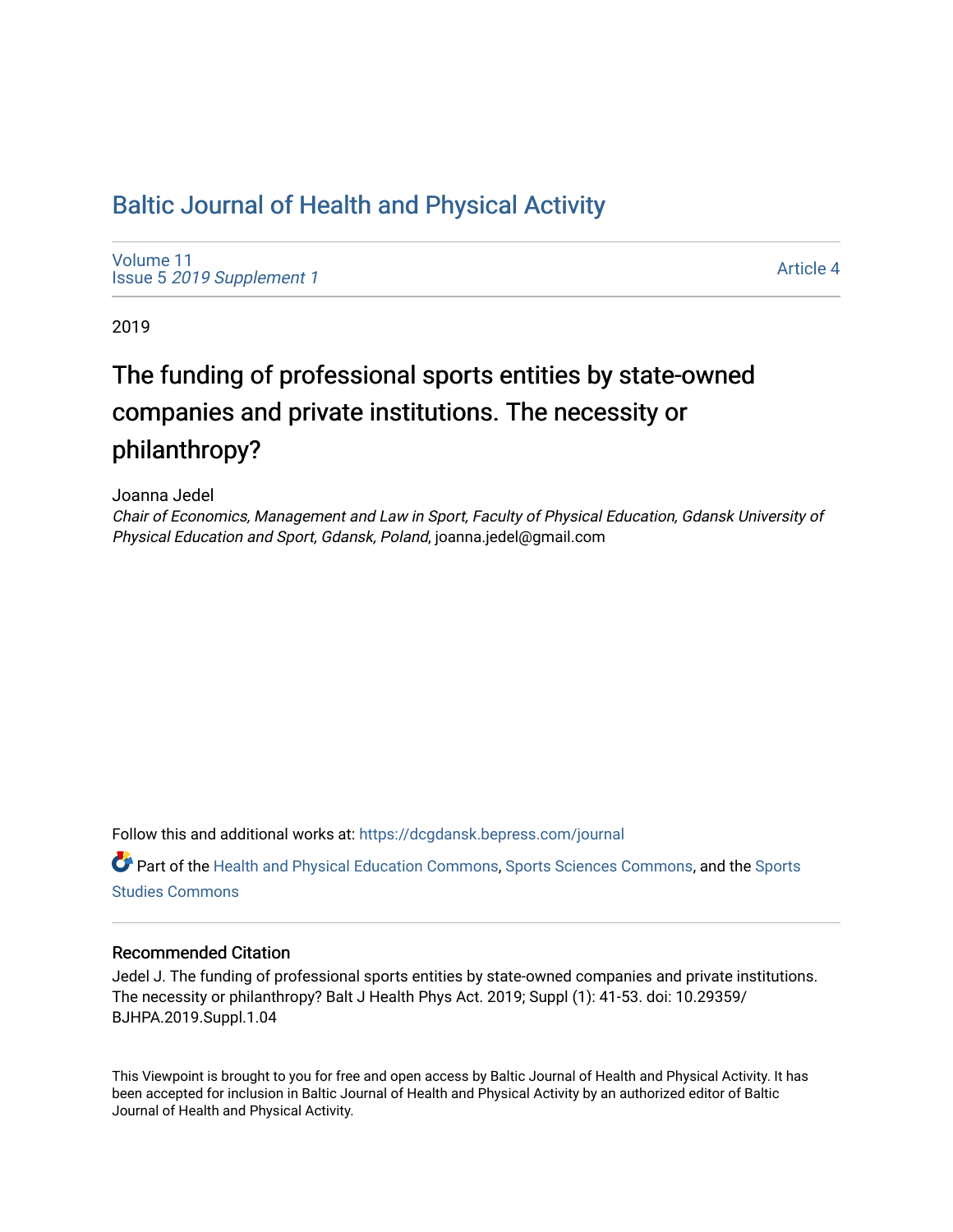# **The funding of professional sports entities by state-owned companies and private institutions. The necessity or philanthropy?**

#### **Authors' Contribution:**

**A** Study Design **B** Data Collection **C** Statistical Analysis **D** Data Interpretation **E** Manuscript Preparation **F** Literature Search **G** Funds Collection

## **Joanna Jedel**

Chair of Economics, Management and Law in Sport, Faculty of Physical Education, Gdansk University of Physical Education and Sport, Gdansk, Poland

#### **abstract**

The aim of the article is to determine whether the actions undertaken by state-owned companies as regards sponsorship of professional sport in Poland are appropriate. It tries to answer the research question presented in the article's titles making use of secondary data analysis, literature review, text analysis and tax interpretations. The author used many different sources of data, such as literature on the subject, including peer-reviewed publications: monographs, scientific articles, textbooks, as well as not peer-reviewed publications: compendia and encyclopaedias, statistical yearbooks, reports and expert evaluations, popular science literature, grey literature (conference materials, working papers), articles published in journals and official subject-related websites. The research focuses on Polish sports clubs, state-owned companies and public institutions. The analysed aspects of the study cover the time scope of 11 years, from 2007 to 2018.

**Key words:** sport finance, sport sponsoring, tax optimisation by sponsoring, sport management, funding of professional sports entities.

#### **article details**

| Article statistics:           | Word count: 5,136; Tables: 1; Figures: 5; References: 34                                                                                                                                                                                                                                                                                                                                                                                                                                                                                                                                                                                                                                                                                                                                                                                                      |  |  |
|-------------------------------|---------------------------------------------------------------------------------------------------------------------------------------------------------------------------------------------------------------------------------------------------------------------------------------------------------------------------------------------------------------------------------------------------------------------------------------------------------------------------------------------------------------------------------------------------------------------------------------------------------------------------------------------------------------------------------------------------------------------------------------------------------------------------------------------------------------------------------------------------------------|--|--|
|                               | Received: October 2018; Accepted: January 2019; Published: May 2019                                                                                                                                                                                                                                                                                                                                                                                                                                                                                                                                                                                                                                                                                                                                                                                           |  |  |
| <b>Full-text PDF:</b>         | http://www.balticsportscience.com                                                                                                                                                                                                                                                                                                                                                                                                                                                                                                                                                                                                                                                                                                                                                                                                                             |  |  |
| Copyright                     | © Gdansk University of Physical Education and Sport, Poland                                                                                                                                                                                                                                                                                                                                                                                                                                                                                                                                                                                                                                                                                                                                                                                                   |  |  |
| Indexation:                   | Celdes, Clarivate Analytics Emerging Sources Citation Index (ESCI), CNKI Scholar (China National Knowledge<br>Infrastructure), CNPIEC, De Gruyter - IBR (International Bibliography of Reviews of Scholarly Literature in<br>the Humanities and Social Sciences), De Gruyter - IBZ (International Bibliography of Periodical Literature in<br>the Humanities and Social Sciences), DOAJ, EBSCO - Central & Eastern European Academic Source, EBSCO -<br>SPORTDiscus, EBSCO Discovery Service, Google Scholar, Index Copernicus, J-Gate, Naviga (Softweco, Primo<br>Central (ExLibris), ProQuest - Family Health, ProQuest - Health & Medical Complete, ProQuest - Illustrata: Health<br>Sciences, ProQuest - Nursing & Allied Health Source, Summon (Serials Solutions/ProQuest, TDOne (TDNet),<br>Ulrich's Periodicals Directory/ulrichsweb, WorldCat (OCLC) |  |  |
| <b>Funding:</b>               | This research received no specific grant from any funding agency in the public, commercial, or not-for-profit sectors.                                                                                                                                                                                                                                                                                                                                                                                                                                                                                                                                                                                                                                                                                                                                        |  |  |
| <b>Conflict of interests:</b> | Authors have declared that no competing interest exists.                                                                                                                                                                                                                                                                                                                                                                                                                                                                                                                                                                                                                                                                                                                                                                                                      |  |  |
| <b>Corresponding author:</b>  | Corresponding author: Dr. Joanna Jedel, Chair of Economics, Management and Law in Sport, Gdansk University of Physical<br>Education and Sport, Górskiego St. 1, 80-336 Gdansk, Poland, E-mail: joanna.jedel@gmail.com.                                                                                                                                                                                                                                                                                                                                                                                                                                                                                                                                                                                                                                        |  |  |
| <b>Open Access License:</b>   | This is an open access article distributed under the terms of the Creative Commons Attribution-Non-commercial 4.0<br>International (http://creativecommons.org/licenses/by-nc/4.0/), which permits use, distribution, and reproduction in<br>any medium, provided the original work is properly cited, the use is non-commercial and is otherwise in compliance<br>with the license.                                                                                                                                                                                                                                                                                                                                                                                                                                                                          |  |  |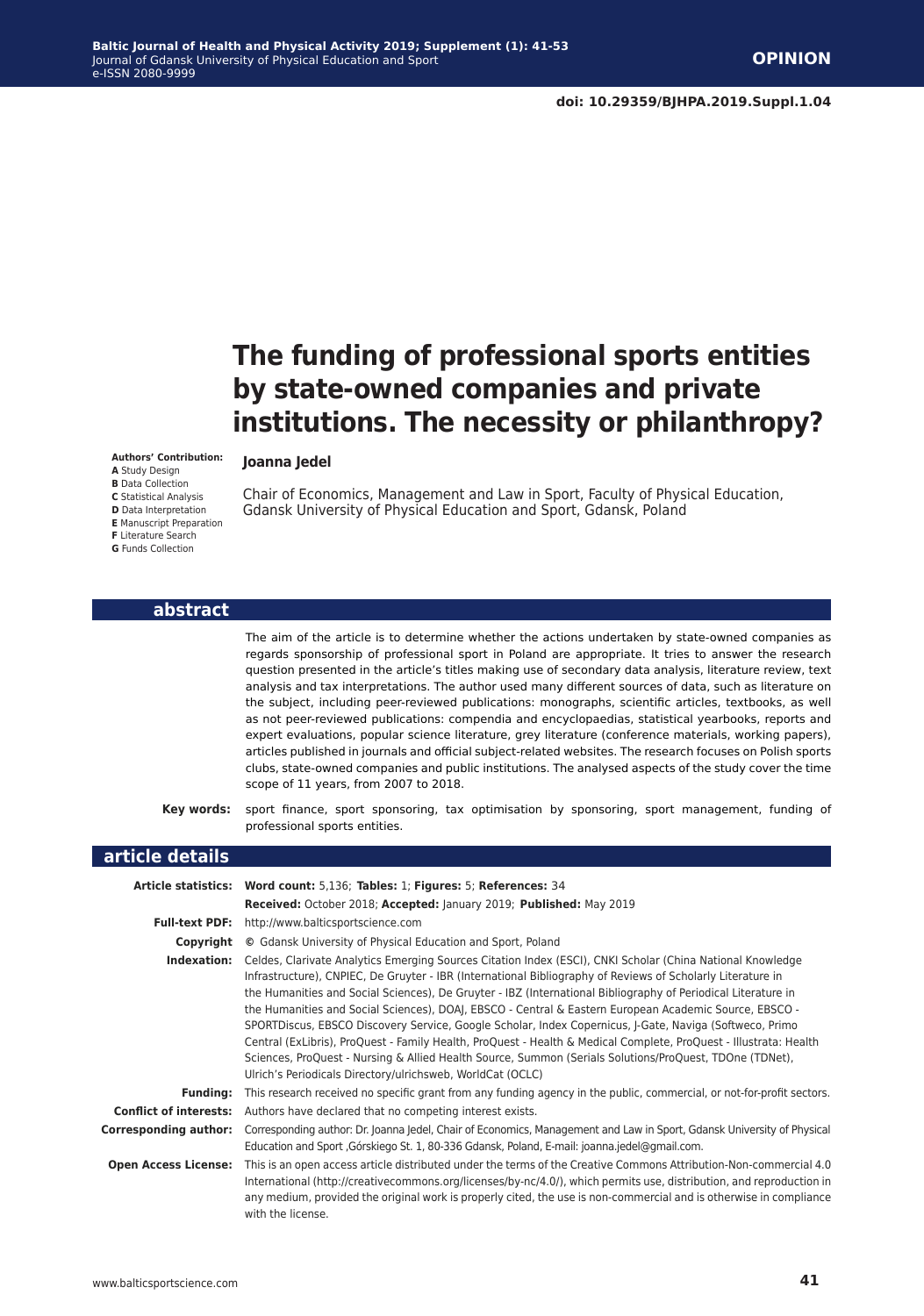# **introduction**

More and more frequently, sport is described in economic terms, thus becoming an important element of the market and international business. Such a phenomenon is very often called professionalisation and commercialisation of sport [1, p. 4–32]. Since the establishment of the European Communities, the subject of sport has appeared in different documents (White Paper on Sport of 2007, conventions, resolutions, codes, etc.), but only Article 165 of the Treaty on the Functioning of the European Union (1 December, 2009) gave the European Union authority over supporting, coordinating and supplementing the initiatives of member states in the field of sport. This means that the issues related to sport were included in the most important documents of the EU [2]; within the financial perspective 2014–2017, funds for a direct funding of sport in members states of the EU are provided. The European Commission recommended, for example, creating a methodology that would help the study of the economic dimension of sport and include an analysis of goods and services that influence the demand and supply in the sports market. In the case of sport, it should be stated that the market is a coherent socio-economic system governed by certain rules. Freedom of action and funding guarantees that the market operates effectively [3]. The approach of the sports market is mainly focused on establishing a framework of legal and capital relations between sports entities and their stakeholders. Nevertheless, it should be added that it is impossible to create a closed catalogue of different forms of sports activities, although a vast majority was established as sports clubs. The legal and economic situation is continuously and dynamically changing, thus there will be more possibilities to establish structures that will participate in serious sports competition. Based on legal conditions that govern the Polish sports market, one could try to describe the organisational structures of sports clubs. The most preferred form to establish sports clubs is an association. The popularity of such a form undoubtedly results from the fact that the procedure for establishing an association is relatively easy, and no contributed capital is required because it is believed that the most important contribution is made of human resources. Another legal form of a sports club is a limited liability company [Polish: s*półka z ograniczoną odpowiedzialnością*]. This is a more developed organisational structure since a limited liability company is a commercial company. It constitutes a separate form of managing small and medium enterprises, which reflects directly the situation of sports clubs. The highest form of organising a professional sports club is a joint stock company [Polish: *spółka akcyjna*]. This type of commercial company consists of share trading; shares have a similar nominal value and are owned by shareholders. Taking into consideration all the above-mentioned organisational forms, "*commercialisation of sport can be defined as a group of changes that are to transform sport into business which generates profits by selling players, transferring coaches, organising sports events, such as mass events, football matches and a sponsor packages that create the added value*" [4, p. 3]. Thus, in the existing economic reality, sports entities receive money from mainly two sources: public funds and their own funds earned by selling services [5].

The first form of funding a professional sports club is related to the functioning of public institutions in Poland, such as the Ministry of Sport and Tourism, local authorities and communes. The Sports Act of 25 June, 2010 defines that any sports activity should be conducted in the form of a sports club and obliges sports clubs to have legal personality as well as regulates the principles of its functioning and the principles of functioning of sports unions. It also specifies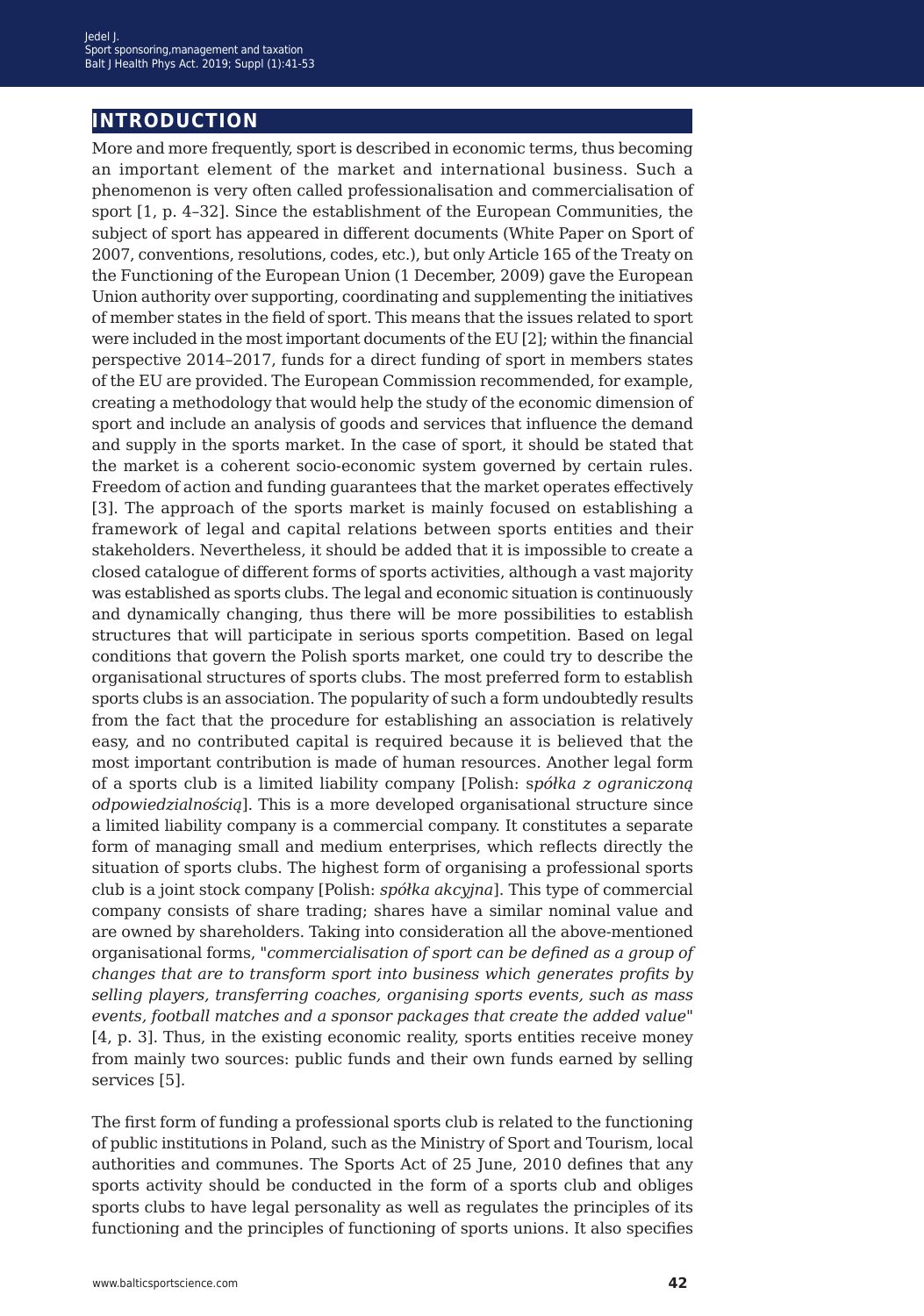section 1 of the Sports Act, local government units are responsible for "*creating favourable conditions, including organisational conditions, for developing sport*". Being a public institution, every local government unit defines its public purpose related to sport, which enables it to develop sport by funding the activity of sports clubs. The creation of favourable conditions for developing sport can also mean covering expenses incurred by local government's investments in sports infrastructure and facilities, or it can simply be a promotion of sportsrelated services. In terms of their organisational activity, public institutions also create sport development strategies in their areas and elect consultative bodies such as councils of sports.

The second source of funding is related to agreements signed by clubs, leagues and sports organisations with the mass media that produce live coverage and television and internet broadcasting for the fans. Advertisements shown during sports coverage are more likely to reach groups of potential consumers, using the correlation between their interest in sport and values presented by sport itself. This effectiveness is confirmed by the growing advertising market and the money that is offered by the mass media for the exclusive rights to broadcast different types of championships, games and meetings.

This category of funding also comprises revenues from sales on match days (tickets and season tickets, etc.), from the renting of luxury boxes and other special places located in halls and stadiums (a club's museum, etc.), as well as from a special offer for individual clients prepared in traditional shops situated near stadiums or in on-line sales channels (fan pages, e-stores, mobile applications, etc.). These activities are more and more often mixed with running a business, renting gastronomical (food trucks) and catering areas (restaurants located in VIP areas, drinks and snack sold in the basement of the stands) or charging car parking fees. The only limitation on collecting revenues from sales is the level of attraction of a given sports event and its location as well as the efficiency of sales managers who work in sports clubs and sports joint stock companies [6]. The operating cash flow, which results in financial rewards, should also include the promotion to at least the European league. We can talk about a financial award received from an international association such as UEFA when a team achieves a positive result in matches and progresses through to the next round [7].

Sponsorship is one of the most important elements in raising funds for sports clubs. According to the Polish law, sponsorship agreements are not subject to any special regulations, and they are based on the provisions of the Civil Code Act of 23 April, 1964 (Journal of Laws from 1964, No. 16, item 93) [8], especially on the assumptions from Article 353, "*The contracting parties may arrange their legal relationship at their discretion, as long as its contents or objective are not contrary to the nature of the relationship, the law, or the principles of life in community"* [8]. In legal commentaries on the Article, one can read, "*A sponsorship agreement is also called an endorsement contract. According to its content, a sponsor agrees to support a defined activity of a sponsored entity in exchange for, for example, a possibility of presenting a product to specific groups of customers, conducting a market research survey or marketing research or simply advertising. (…) A sponsorship agreement is an innominate contract* [It produces specific results concerning the use of tax law, which the discussed later in this text] *that is not regulated by the law (…). It is a consensual, bilaterally binding, paid and mutual contract. In the judgement of 19 April, 2004 on sponsorship, file number VI ACa 709/03, the Court of Appeal in Warsaw*  declared that 'a sponsorship agreement provides for a sponsor's funding or co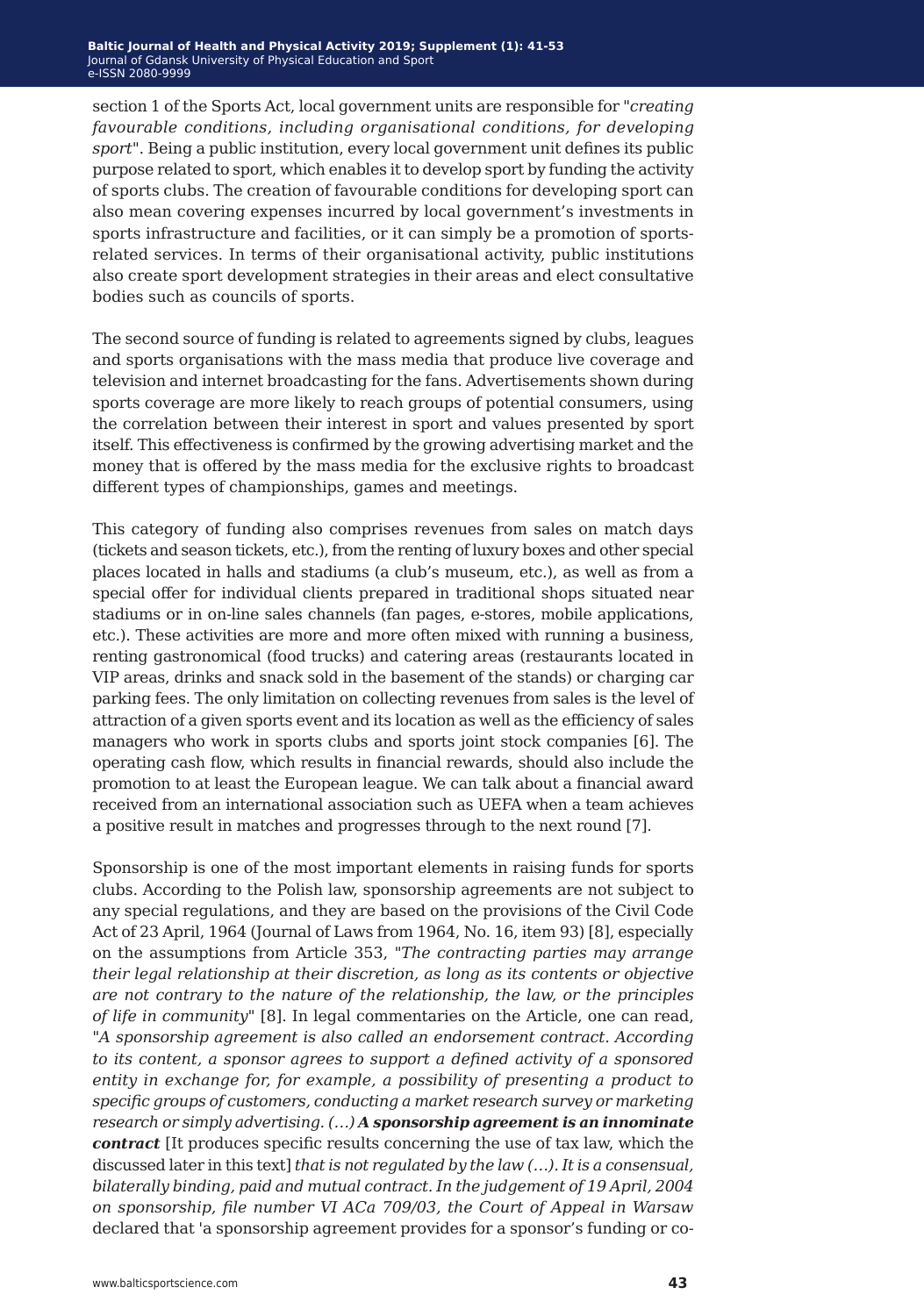*funding of intended activity or activity that is already realised by a sponsored entity, whereas a sponsored entity is obliged to inform the public opinion about the fact that the above-mentioned activity is funded or co-funded by a sponsor, popularising a recognisable sign that individualises a sponsor during the period mentioned in the agreement. A sponsorship agreement is a classical bilateral civil law contract of binding nature. In the majority of cases, benefits gained by a sponsor are difficult to evaluate because of their non-property character (non-pecuniary), which is related to activities such as promoting sponsor's name or trademark in the market or increasing its market and social renown*'" [9].

Sponsorship agreements have been used in Poland since the 1990s and the sports market, apart from other types of social activities, has become the main area for their functioning. Every economic event between two or more entities, established on the basis of provisions of law, is certainly followed by consequences pursuant to the applicable laws of income tax (i.e. the Corporate Income Tax Act and the Personal Income Tax Act), goods and services tax (that is the Value Added Tax Act), tax obligation as well as the obligation of documenting such an event with an invoice. Still, it is to be based on an agreement, yet in order to include expenses on sponsorship in tax-deductible expenses, more detailed provisions of law should be applied. Discussing the issue of sponsorship, professional websites for financial and accounting services underline the tax consequences of making sponsorship agreements. From this perspective, it is important to notice that in the eyes of the law and in the case of such events, a sponsorship agreement does not equal a donation agreement, "*In a sponsorship agreement, the first party (a sponsor) is obliged to transfer to the second party (a sponsee) specific services (for example, money, goods, its own products or services) in exchange for specific activities of promotional character conducted by the sponsored entity (placing a sponsor's name on leaflets and posters, displaying a sponsor's logo prominently, spreading information about products, goods or services sold by the sponsor, using equipment, clothes and other objects with the sponsor's logo, publishing thanks, etc.).*

*(…) Such sponsorship is characterised by a bilaterally binding (mutual) nature, which means that the two parties are obliged to perform specific actions in order to obtain benefits. The sponsored entity receives financial or material support. The sponsor, on the other hand, gains the possibility of promoting its company and goods/products/services. An agreement on proper sponsorship assumes the equivalence of benefits. (…) If (…) the sponsor provides the second party with a non-cash contribution (sportswear, sports equipment, books, handbooks, etc.), in-kind sponsorship occurs. If, on the other hand, the sponsor offers services (transport, catering, etc.), we deal with what is called "service sponsorship." In the case of proper in-kind sponsorship agreement or proper service sponsorship agreement, both parties usually compensate for settlements that result from such an agreement"* [10].

On its website with information for taxpayers, the Ministry of Finance presents a definition of costs according to the binding Corporate Income Tax Act, *"(…) The Corporate Income Tax Act does not present a closed list of deductible tax expenses. According to the Act, these are all costs incurred to earn or maintain or secure a source of revenue that are not excluded by the Act from the tax-deductible cost category. (…) The Corporate Income Tax Act provides a comprehensive list of non-deductible tax expenses, which includes, among others, the following items:*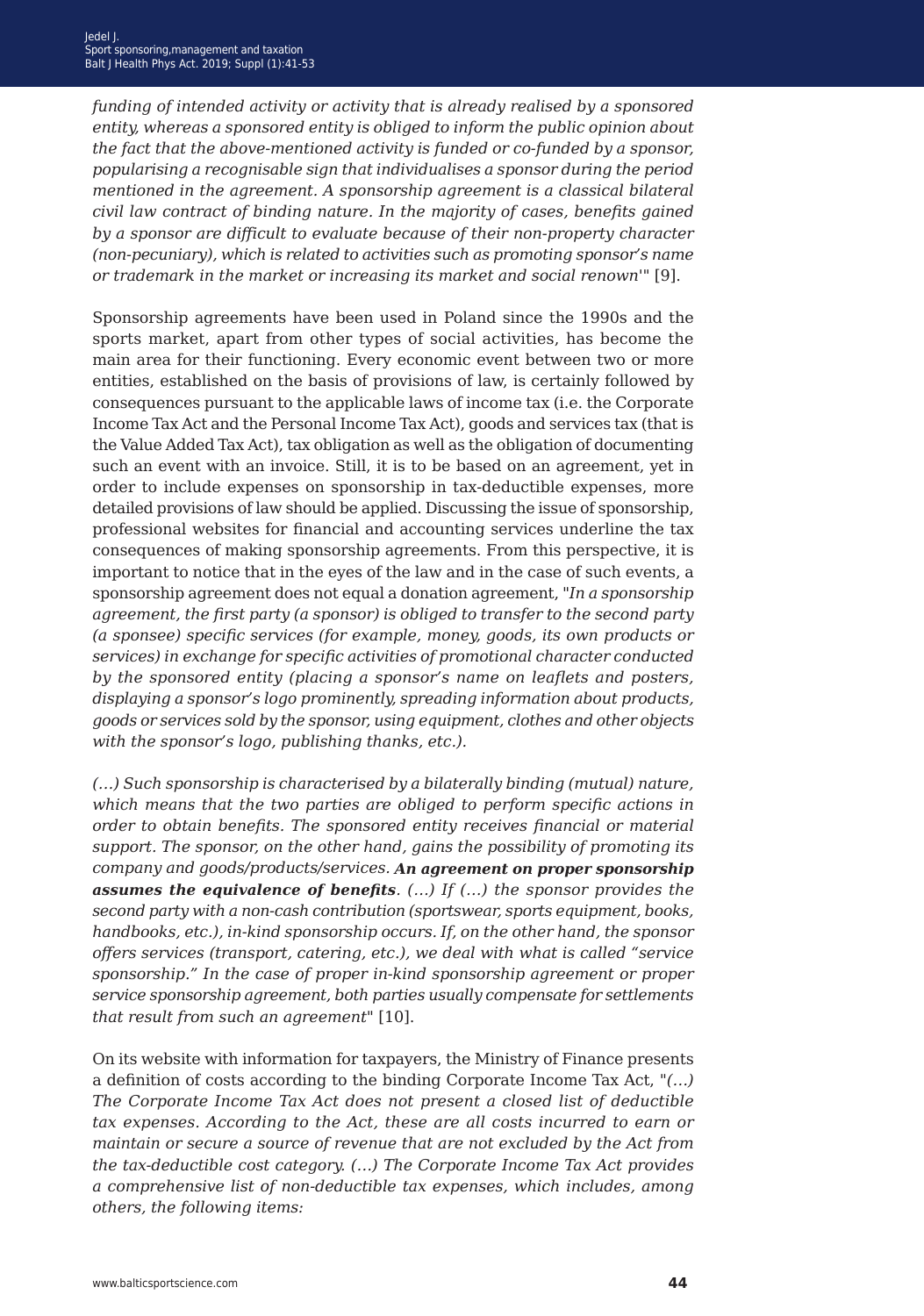- *• expenses to repay loans (credits), excluding capitalised interest on these loans (credits);*
- *• calculated but waived or not paid interest on liabilities, including loans (credits);*
- *• collection costs related to non-performance of liabilities;*
- *• fines and pecuniary penalties imposed in criminal proceedings, penal fiscal proceedings, administrative proceedings and petty-offence proceedings as well as interest on these fines and penalties"* [11, 12].

Thus, it can be stated that expenses on sponsorship, as long as they are related to securing proper business activities, can be considered tax-deductible and balance sheet costs. A tax obligation arises when a transaction and service are performed. Since even in the Value Added Tax Act or the Corporate Income Tax Act, there are no detailed regulations concerning sponsorship, it has to be treated as a standard sale transaction of services, *"Assuming that both parties are the so-called active VAT payers, in the case of discussed sponsorship, the following activities take place:*

- *• the sponsor provides the sponsored entity with goods or services;*
- *• for the sponsor, this is a delivery of goods/provision of services that is subject to VAT;*
- *• the sponsored entity treats such an activity as a purchase of goods/services and can claim an input VAT deduction (if the purchase is related to VAT taxable activities);*
- *• the sponsored entity provides the sponsor with advertisement services;*
- *• for the sponsor, this is a purchase of advertisement service, on which an input VAT can be deducted (provided that there is a relation to VAT taxable activities);*
- *• for the sponsored entity, this is a performance of advertising service that is subject to VAT.*

*These mutual services between the sponsor and the sponsored entity should be documented with invoices"* [10].

Taking into consideration the income tax, the situation is similar in terms of legal and economic factors, which is additionally supported by practice and judicial decisions issued by the Supreme Administrative Court, *"Nothing shall prevent the sponsor from including expenses incurred for proper sponsorship (that is when the equivalence of benefits occurs) in tax-deductible expenses. The former expenses are indeed advertising costs (and not entertainment costs that are excluded from tax-deductible costs)".* This is confirmed by the tax authorities, such as the Director of the Tax Chamber in Warsaw, who stated in an individual tax interpretation issued on 23 July, 2012, file no. IPPB5/423-379/12-4/RS, that *"(…) If an agreement between the parties predicts that in exchange for transferring a specific sum of money, goods or services, the sponsor receives from the sponsored entity an equivalent mutual service of advertising character, the so-called proper sponsorship occurs. As a matter of fact, it is a purchase of advertising services. In such a situation, the costs of proper sponsorship constitute in their entirety the sponsor's tax-deductible expenses. (…) In practice, the tax authorities hold the view that expenses on sponsorship can be included in tax-deductible expenses only to the value of advertising services guaranteed by the sponsored entity. When the sponsor's expenses are higher than the value of services provided by the sponsored entity, the excess should be considered donation for the sponsored entity that cannot be included in tax-deductible expenses (see Article 16, section 1, item 14 of the Corporate Income Tax Act and Article 23, section 1, item 11 of the Personal Income Tax Act)"* [10].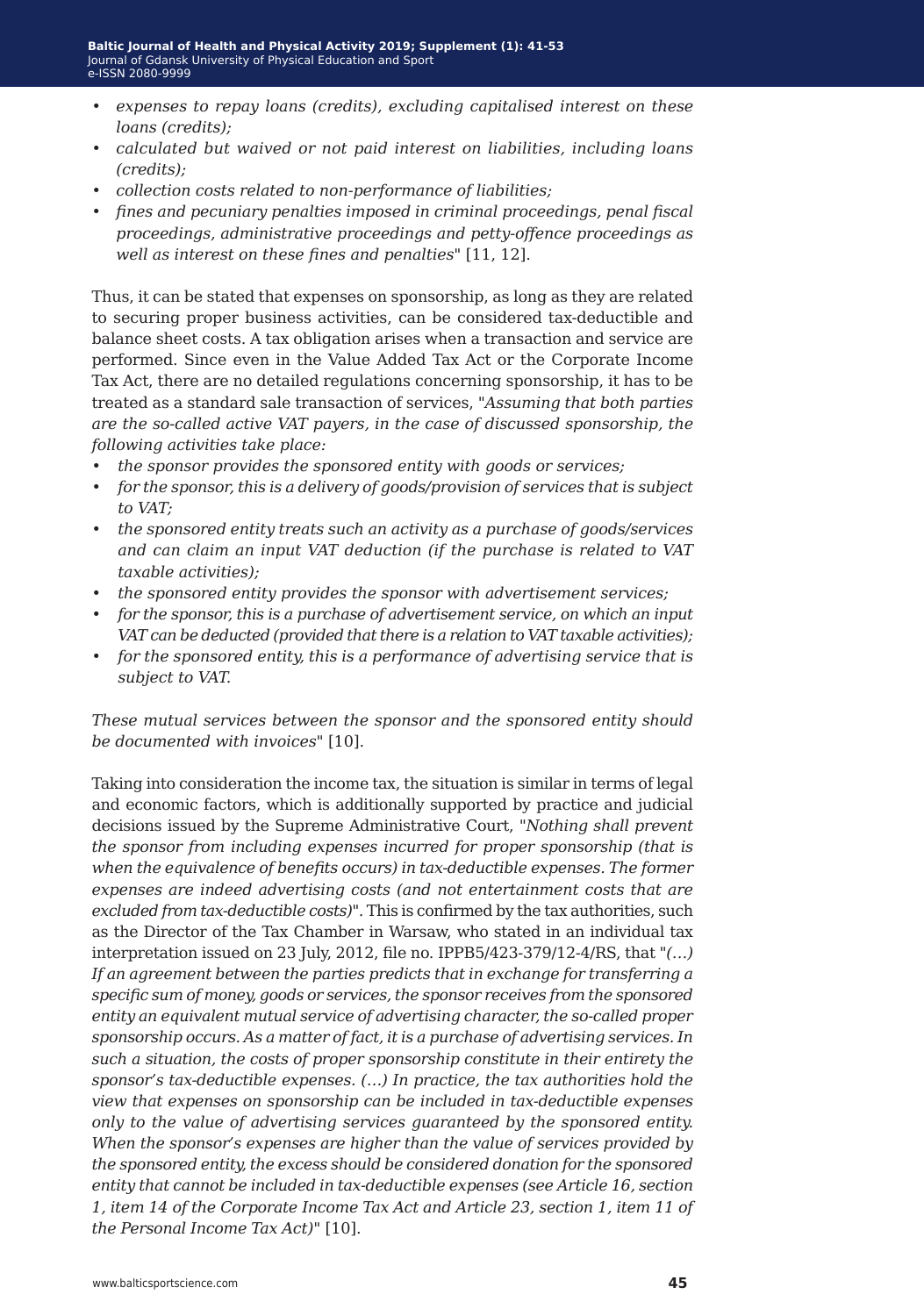#### Current trends in sports sponsorship are presented in Figure 1.

| <b>WHAT A BRAND SEEKS</b>                                                                                                                                                                                                                   |                                                                                                                     |                                                          | <b>WHAT A RIGHTS HOLDER SEEKS</b>                                                                                                                                                                           |  |
|---------------------------------------------------------------------------------------------------------------------------------------------------------------------------------------------------------------------------------------------|---------------------------------------------------------------------------------------------------------------------|----------------------------------------------------------|-------------------------------------------------------------------------------------------------------------------------------------------------------------------------------------------------------------|--|
| <b>RIGHTS &amp; BENEFITS:</b><br>· Media<br>• Intellectual Property<br>· Access to Fan Base<br>• Hospitality<br>• Activation Rights<br>· Direct Revenues                                                                                    | <b>OBJECTIVES:</b><br>• Brand Marketing<br>· Product Marketing<br>$-B2B$<br>$\cdot$ CSR<br>· Employee<br>Engagement | .555<br>· Value-in-Kind                                  | · Publicity/PR<br>• Fan Engagement                                                                                                                                                                          |  |
| WHAT'S NEXT >>>><br>Sponsorships will become more flexible and<br>tailored, and will include more value-in-kind.<br>> Brands will seek rights holders that understand<br>their business strategies and can align<br>sponsorships with them. |                                                                                                                     | fans, collect data and service sponsors.<br>revenue pie. | Rights holders will invest more in digital content<br>and activation capabilities, in order to engage<br>Rights holders that can prove their value using<br>data will take larger shares of the sponsorship |  |

Fig. 1. Values provided by mutual services that unite sponsors and sponsored entities in the sports market [13]

Published by Nielsen Sports in June 2018, the research conducted for sponsors and media houses before the FIFA World Cup Russia 2018 indicates that for football fans, the relationship between a prospect sponsor, an event and a favourite sports discipline is crucial, "*Nearly 57% of those interested in football agree that companies involved in sponsoring sports gain in appeal with the audience, against 50% among the broader group. When it comes to choosing products to buy, 51% of those interested in football would favour a sponsor's product over a non-sponsor's if price and quality were the same, compared to 41% among the broader group. There are notable differences between markets. Respondents in the U.S., China, Brazil, India and Malaysia are generally much more positive about sponsorship than those in Western European markets. Football fans are slightly more likely than the broader group to think football is over-commercialized. Across 18 markets, on average 30% of those interested in football agreed with this statement. In the U.K. this figure jumps to 44%, in Spain 55% and in France 43%. By contrast, in Japan, it was 20% and in China just 15%. In general, the percentages of those interested in football who agreed with the negative statements around sponsorship are not large. Nevertheless, they are not insignificant, underscoring the need for sponsor brands to activate carefully, and strive to give something back to the fans and the sport when doing so*" [14].

The development of the sponsorship market can be observed in Poland since the 1990s. This change is confirmed by a second report on the Polish sports sponsorship market published on 1 March, 2018 by a consulting company from Wroclaw, Sponsoring Insight Sp. z o.o. [14]. In the report, the authors state that the value of the Polish sports sponsorship market is PLN 870,700,000. The current value of the market in USD is 250,120,000 (the sum is based on the average rate as of 29 December, 2017 [15]). In the group of TOP 20 companies that bought the highest number of services under sports sponsorship agreement in 2018, there are 12 state-owned companies [16].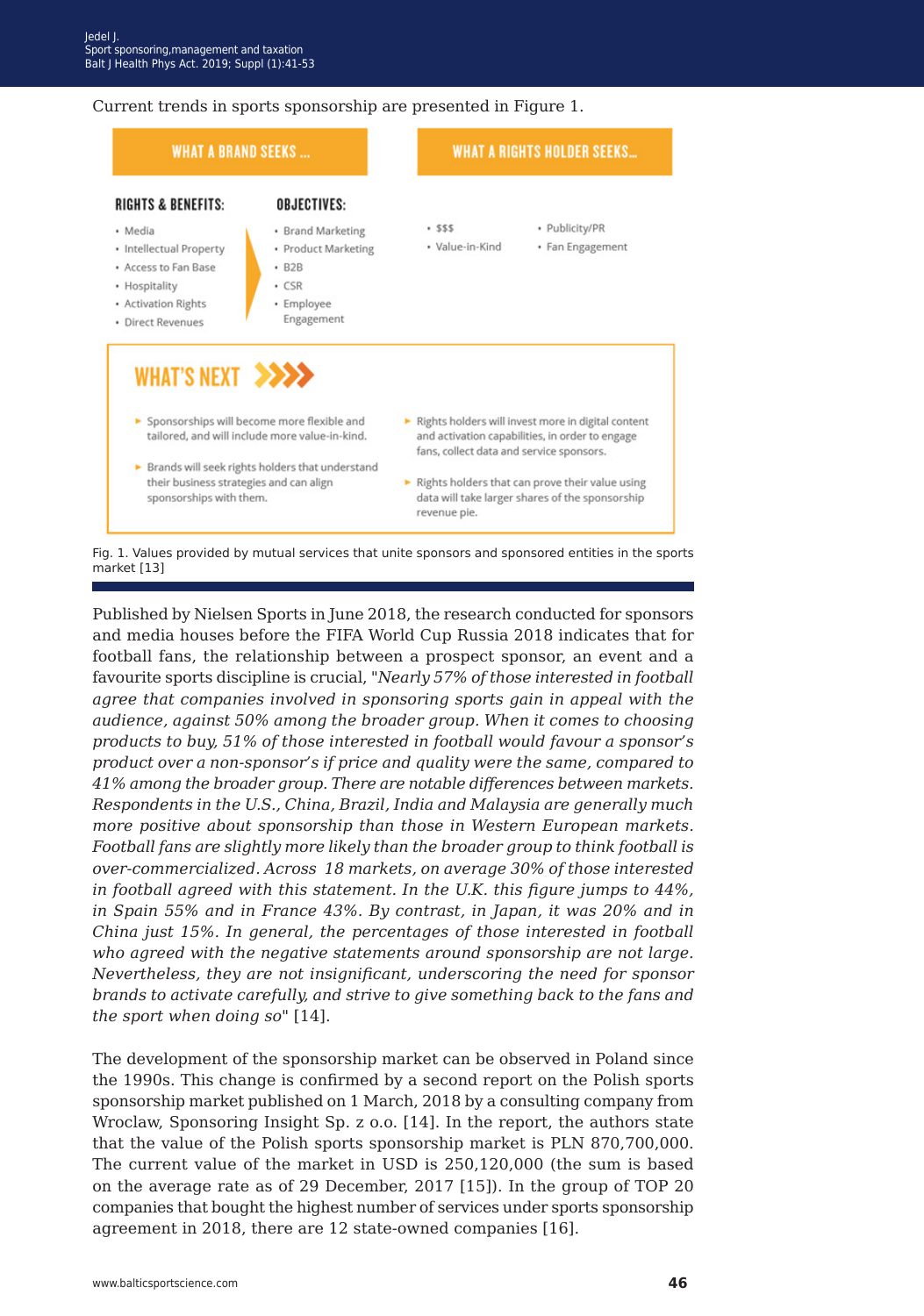

Published as reports, the majority of publications about sports sponsorship [17] discuss it in terms of a source of income and the value of the image of a sports club, federation or association. Scarcely any research papers or books about direct benefits for the sponsor that can be used to optimise a company's profit and loss statement or about entries in a ledger that reflect such an economic event are published. Having analysed the available source materials, the author did not find the unequivocal answer to the question asked in the article's title.

### **scientific goal**

Analysing texts and tax interpretations, the author's goal is to find an answer to the following question: Are the activities undertaken by the state-owned companies concerning the sponsorship of professional sport in Poland related to an indirect distribution of funds from the state budget, or are they a series of economic events that can be objectively justified, thus being an objectively profitable necessity for the budget?

## **material and method**

For the purposes of this article, the author has analysed professional publications that describe and clarify current interpretations of the tax law and are most often used in accounting companies, which have experience in accounting business operations and own certificates issued by the Ministry of Finance of the Republic of Poland and the Accountants Association in Poland. Moreover, the author has analysed and drawn conclusions from reports compiled by Nielsen Sports, a provider of research on global sports market, and Sponsoring Insight, a Polish company that specialises in doing research on the market of sports sponsorship in Poland. She has also used conclusions from comments and conversations with the speakers of the First International Congress on Sports Market, which was organised on 24–55 May, 2018 at Gdansk University of Physical Education and Sport. The main sources of information about the funding from the joint stock companies owned by the State Treasury include annual reports issued by football clubs, such as Zagłębie Lubin, Skra Bełchatów and Lechia Gdansk, as well as information materials about the TEAM100 programme published by the Ministry of Sport and Tourism [18] and the Polish National Foundation.The author has also made a review of selected publications, articles and monographs devoted to sports sponsorship [19–29].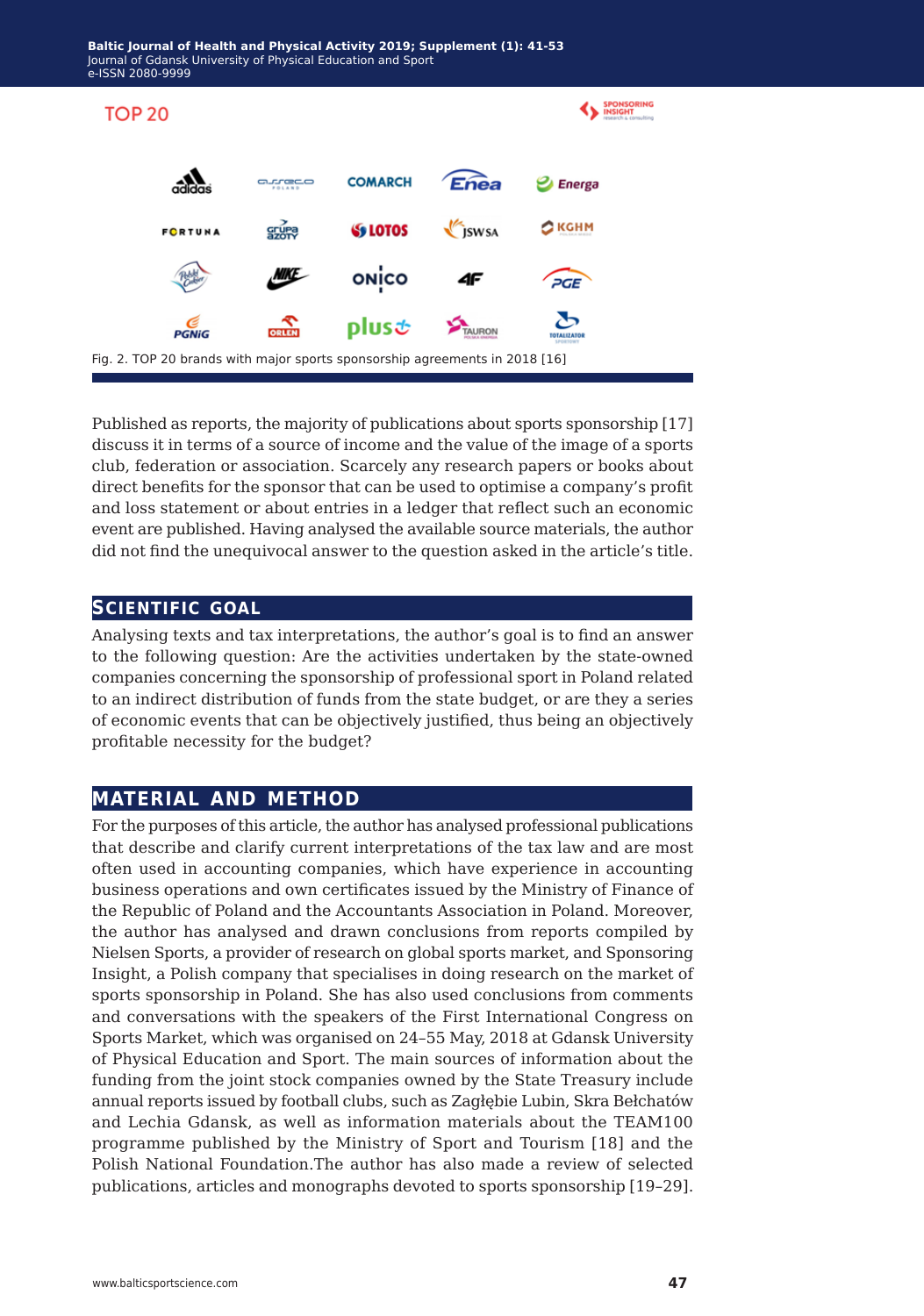# **results**

Taking into consideration the arguments from the literature review, it can be stated that sports sponsorship has a significant influence on the economic situation of a sponsor that gains in appeal with the clients creating the brand's image with the use of values such as victory, fair competition, expertise, breaking down barriers and breaking the limits. On the other hand, a sponsor can include sponsorship expenses in tax-deductible expenses and reduce the company's income tax basis, which is not the case with grants, financial support or donations. Those rules apply to market players that represent private capital or to those that have the founding capital or are directly funded by the state budget or local authorities. In each case, the expenses and revenues from sponsorship are to be recorded in the ledger of a sponsor and a club. They will appear as a cost in the entry related to a business operation in accounts under group 4 and as a revenue in accounts under group 7; mutual settlements are to be included in accounts under group 2. Both entities should declare them in registers, VAT declarations and SAF-T reports.

In the title of this article, the author wonders whether sponsorship provided by state-owned companies can be treated as a sign of philanthropy. Following financial settlements, the answer is negative. As it has been proved, sponsorship is a mutual agreement and expenses related to it can be treated as taxdeductible sheet costs, thus from a formal point of view, we should not talk about a benefactor and beneficiary, tax on inheritance and donations or tax on civil law transactions, but a sponsor and a sponsored entity. These events are accompanied by completely different tax groups.

A new report published by Nielsen Sports as well as opinions expressed by experienced people (see the post-congress materials on the speech about Duisburg port sponsoring Borussia Dortmund that was given by Peter Plewa from Duisburg Hafen AG during the First International Congress on Sports Market organised on 24–55 May, 2018 at Gdansk University of Physical Education and Sport) prove that the meaning of sponsorship is far broader than just a simple display of logo, its time duration and value. Sponsorship is much more often used in business activity related to negotiations and its surrounding atmosphere created through procedures such as hospitality, customer relations management and business-to-business sales. Companies whose shares are owned by the State Treasury are also engaged in such an activity. It is enough to mention the well-known publicity campaign of PKN Orlen S.A. using the images of Polish athletes and the Polish Olympic Committee logo as well as the marketing activity of Gdansk company Lotos related to the FIFA World Cup Russia 2018. It should be admitted, however, that using sponsorship in such an effective way is not common. As an example of a situation in which the opportunities and advantages resulting from a combined effort are not fully exploited one can mention the cooperation between PGE Górnictwo i Energetyka Konwencjonalna S.A. and Skra Bełchatów volleyball team. Although it can be said that in the past the cooperation between these two entities was exemplary, today it is not as imaginative as the cooperation established by the already-mentioned companies from the petrochemical industry.

Since July, 2017, when the TEAM100 programme was established on the initiative of the Minister of Sport, Witold Bańka, and as a result of the activity of the Polish National Foundation, it can be observed that the state has adopted an active policy of funding junior and young (18–23 years old) athletes who make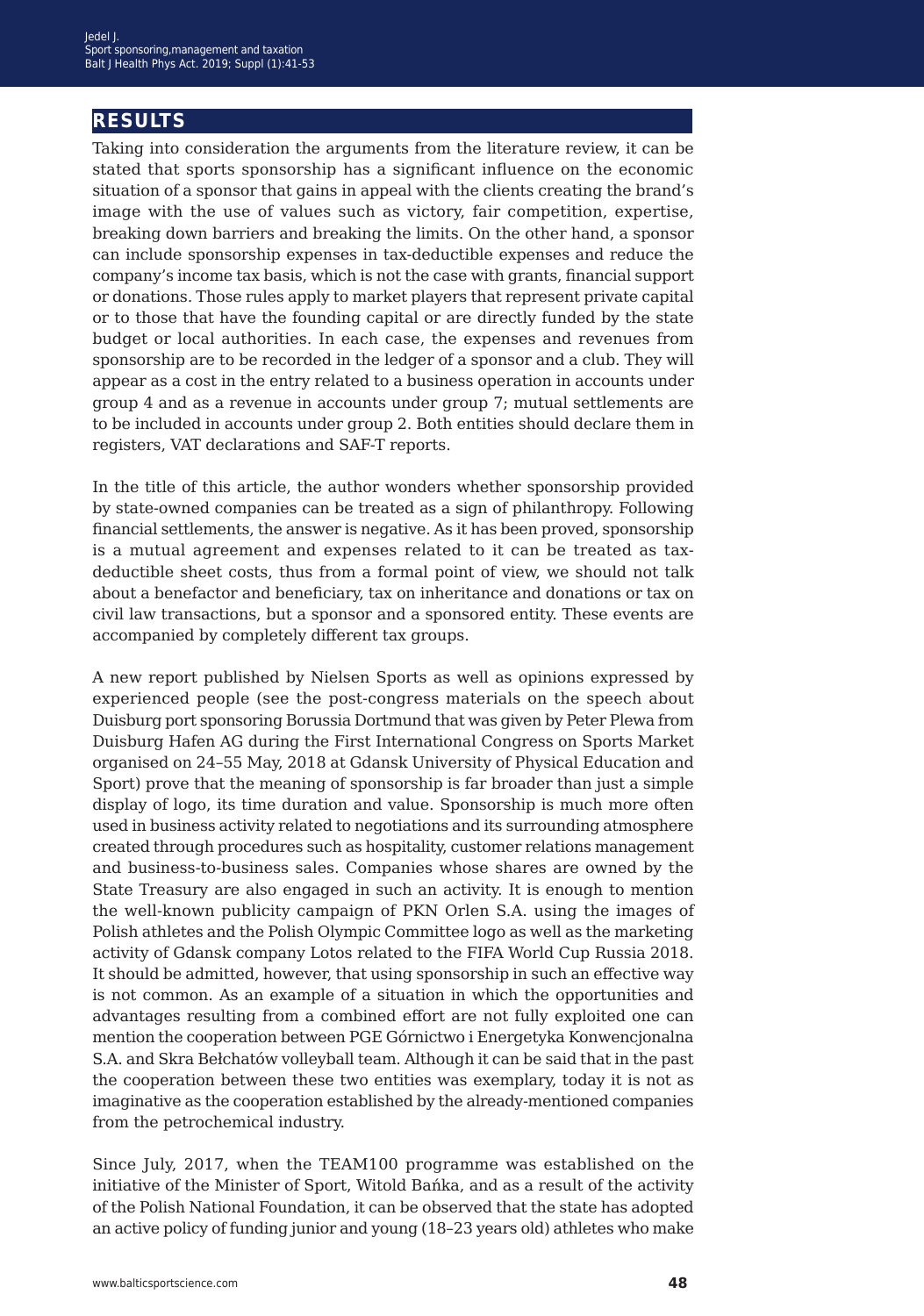the Polish national team perform very well in the Olympic and Paralympic sports, achieving outstanding results in individual sports. The TEAM100 programme is a first systemic solution which regulates the public funding of sports activity that is not related to sponsorship in its purely commercial dimension yet is based on mutual benefits originating from athletes' image and their achievements. Every beneficiary of the programme receives an annual scholarship of PLN 40,000 that covers the expenses for development and optimization of training processes (the sum can be spent on, for example, a physiologist, a psychologist, a dietician, a sports medicine physician, tuition fees or other costs of education). Despite ranking high in medal tables [30, 31], professional athletes who practice Olympic sports find it difficult to achieve a sufficiently high level of media interest that guarantees them a long-lasting position attractive to potential sponsors. In the case of Polish sport, there is only one exception, namely the Polish Ski Association, which is represented by a cross-country skier, Justyna Kowalczyk, and the national team of ski jumpers, who, in a professional and well-thoughtout way, have built their brand using the electronic market and social media. Having used the advantages of their statutory activities, the Polish National Foundations (that is responsible for sponsoring and administering the money from the state-owned sponsors: PGE, Enea, Energa, Tauron, Powszechny Zakład Ubezpieczeń, Powszechna Kasa Oszczędności Bank Polski, Polska Wytwórnia Papierów Wartościowych, Totalizator Sportowy, Polskie Górnictwo Naftowe i Gazownictwo, Polski Koncern Naftowy Orlen, Grupa Lotos, KGHM Polska Miedź, Grupa Azoty, Polska Grupa Zbrojeniowa, Polska Wytwórnia Papierów Wartościowych, Polski Holding Nieruchomości i Polskie Koleje Państwowe), the Minister of Sport and Tourism (responsible for an administrative and strategic supervision) and the Institute of Sport – National Research Institute (responsible for content-related supervision and plans for development prospects) have created a list of about 200 athletes who meet the criteria of age and achieved results, not including in their assessment the criterion of advertising value equivalency. As of September 2018, among the beneficiaries, there are 27 representatives of Paralympic sports and 175 representatives of Olympic sports associations. Table 1 presents a numerical distribution of beneficiaries according to their disciplines.

The TEAM100 programme determines that beneficiaries can spend the awarded resources at their own discretion, yet they are obliged to account for expenses individually and document them in a written form. Moreover, their sports results are verified every year as well as their proper behaviour, which is described in the beneficiary's codes of ethics (it regulates social, educational and anti-doping issues). The programme provides a continuous funding for a period of 3 years. According to the information published by the Polish National Foundation and the Ministry of Sport and Tourism, it can be estimated that since the beginning of the programme, about 50% of its beneficiaries won medals during world or European championships.

Therefore, it can be stated that the Polish government has solved the problem of recruitment into internal services and public utility institutions by supporting those people who represent specific and desired qualities, such as fitness, determination, competition, a desire to avoid failure. By offering grants to young athletes, the state hopes that they will become attached to the State Treasury as an attractive future employer. It is obvious that although such an agreement is not a written obligation, the strategy is to use soft methods of personal policy and a mechanism of mutual service that is characteristic of a sponsorship agreement.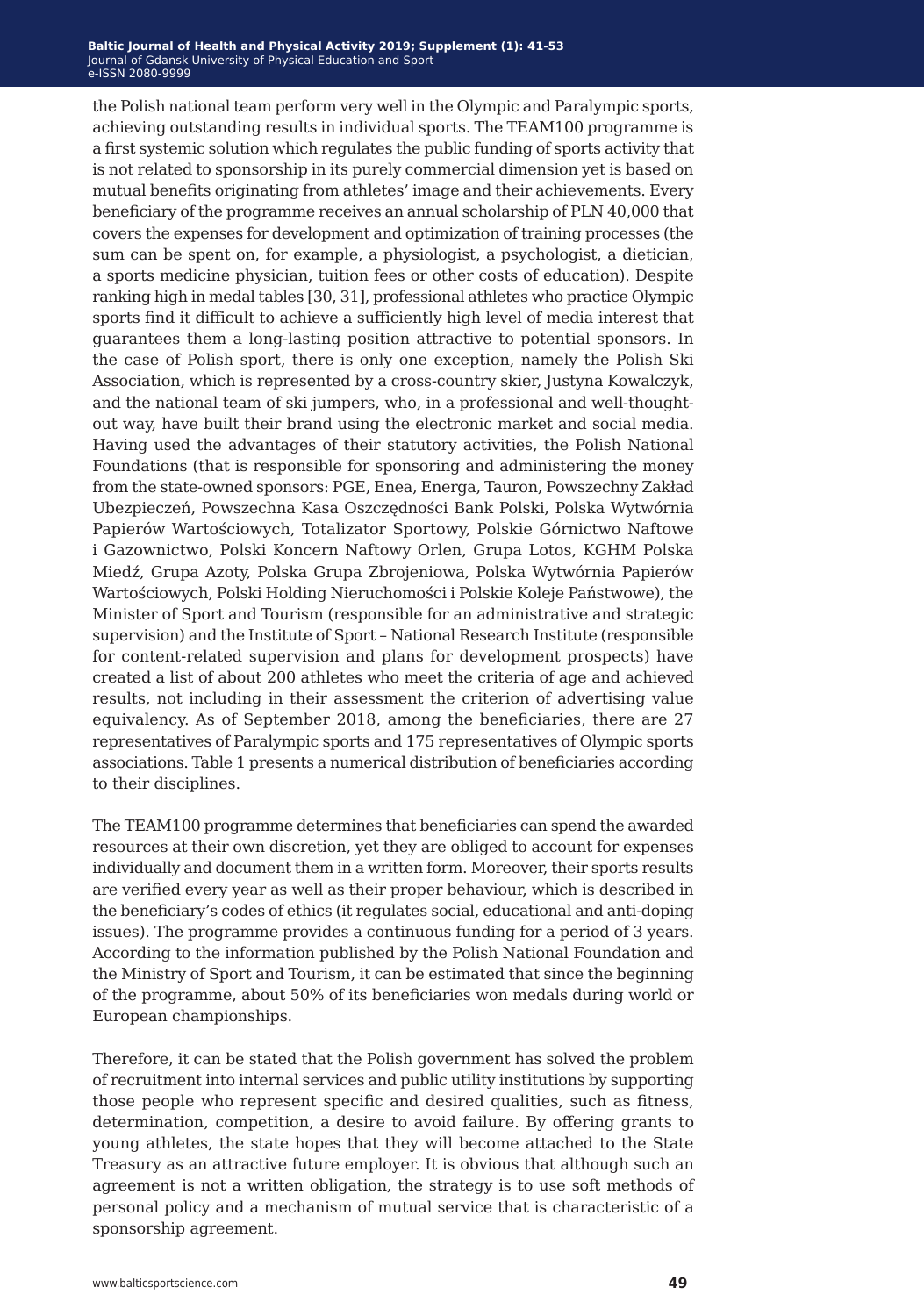| Table 1. Beneficiaries of the TEAM100 programme established by the Polish National Foundation |
|-----------------------------------------------------------------------------------------------|
| organised according to sports disciplines (as of September 2018) [32].                        |

| Item no.         | Discipline           | Number of beneficiaries of the TEAM100<br>programme |
|------------------|----------------------|-----------------------------------------------------|
| $\mathbf 1$      | Badminton            | 6                                                   |
| $\overline{2}$   | Biathlon             | $\mathbf 1$                                         |
| 3                | Cross-country skiing | $\mathbf{1}$                                        |
| $\overline{4}$   | Boxing               | $\overline{2}$                                      |
| 5                | Judo                 | 5                                                   |
| 6                | Canoeing             | 26                                                  |
| $\overline{7}$   | Karate               | $\mathbf{1}$                                        |
| 8                | Cycling              | 22                                                  |
| $\boldsymbol{9}$ | Athletics            | 40                                                  |
| 10               | Archery              | $\overline{2}$                                      |
| 11               | Figure skating       | $\mathbf{1}$                                        |
| 12               | Speed skating        | $\overline{7}$                                      |
| 13               | Alpine skiing        | $\mathbf{1}$                                        |
| 14               | Modern pentathlon    | 3                                                   |
| 15               | Swimming             | 20                                                  |
| 16               | Weightlifting        | 3                                                   |
| 17               | Diving               | $\mathbf{1}$                                        |
| 18               | Ski jumping          | 3                                                   |
| 19               | Snowboard            | $\mathbf{1}$                                        |
| 20               | Luge                 | $\overline{2}$                                      |
| 21               | Shooting sports      | $\overline{2}$                                      |
| 22               | Fencing              | 13                                                  |
| 23               | Taekwondo            | 4                                                   |
| 24               | Tennis               | 3                                                   |
| 25               | Table tennis         | $\mathbf{1}$                                        |
| 26               | Rowing               | 15                                                  |
| 27               | Wrestling            | 13                                                  |
| 28               | Sailing              | 3                                                   |

*Source: Own study*

### **discussion**

The changes that have been taking place in the sports market for several years are accompanied by the evolution of sponsorship. According to estimates presented by Sponsoring Insight, the value of the Polish sports sponsorship market would amount to about PLN 1 billion in 2020 [32].

The already-mentioned interpretations issued by the Minister of Finance and commentaries made by professionals assume that there is a general model of sponsorship and discuss a widely-accepted mutual service in a form of sponsorship in return for displaying a sponsor's logo. The existing practice also indicates that advertising value equivalency can be a useful tool to measure the effectiveness of sponsor's expenses. It is also worth noting that the trend of digitalisation of sponsor's promotion and the increased effectiveness of marketing campaigns launched by a sponsor and a sponsored entity with the use of customer databases and the rise in sponsor's importance among its employees is becoming more and more common.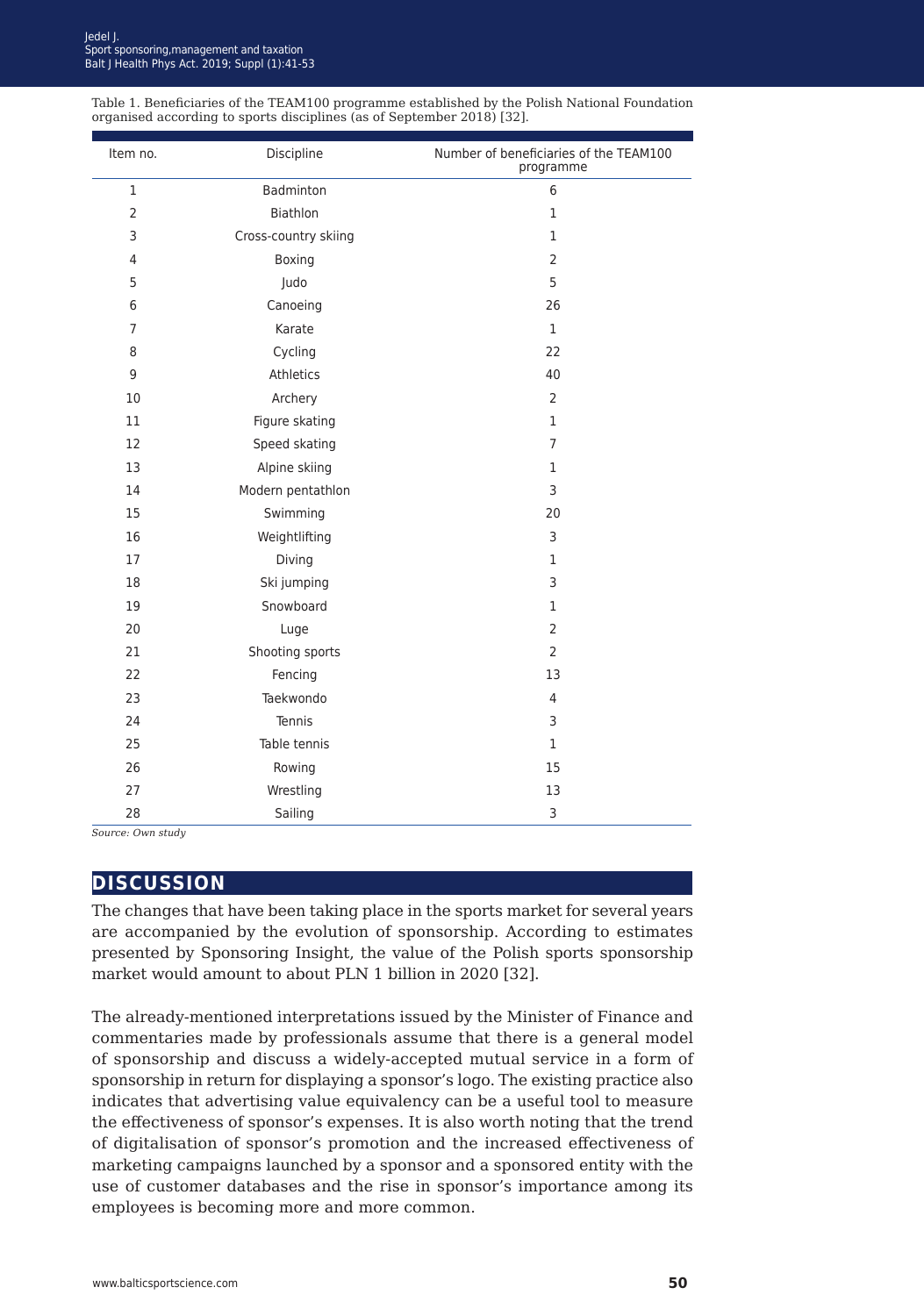#### Global sponsorship spending from 2007 to 2018 (in billion U.S. dollars)



Fig. 3. The value of global sponsorship market in 2007–2018, based on the data available at the statistics database website www.statista.com [Accessed on 28 July, 2018] [33]



Global sponsorship spending by region from 2009 to 2018 (in billion U.S. dollars)\*

**DESCRIPTION** SOURCE MORE INFORMATION This graph depicts the total volume of sponsorship spending worldwide by region from 2009 to 2018. In 2017, a total of 16.7 billion U.S. dollars was spent on snonsorship in Furone.

**DESCRIPTION** 

SOURCE

This graph depicts the total volume of sponsorship

spending worldwide from 2007 to 2018. In 2017, the sponsorship spending is predicted to amount to 62.7

billion U.S. dollars, up from 60.1 billion a year earlier.

MORE INFORMATION

Fig. 4. The value of global sponsorship market in 2009–2018 organised by continents: North America, Europe, Asia Pacific, Central and South America, based on the data available at the statistics database website www.statista.com [Accessed on 28 July, 2018] [34]

Taking into consideration the above-mentioned facts, it is easy to understand that state-owned petrochemical companies and power companies, after the economic liberalisation of the energy market in Poland, are engaged in sponsorship and advertisement targeted directly at end consumers. The choice of sponsored sports disciplines and their relations with the target public may be questionable (for example, there is a lack of significant involvement in the motorcycle speedway league in Poland); however, it cannot be denied that such activities, carried out in a well-thought-out and long-term manner, should be reflected in the number of generated transactions that constitute a component of the results on retail sales. In the face of the development of pari-mutuel betting sector in the Internet market and consequently the end of the state monopoly on this matter in the traditional market, the engagement of state-owned lottery and sports betting company Lotto in sponsorship seems unquestionable.

A comparison of sponsor industry sectors in Poland and Europe reveals significant differences. While the Polish market is dominated by the companies from industries that are strategically related to the State Treasury, the European approach is typically commercial. A common part for both markets is composed of companies related to pari-mutuel betting sector, new technologies, on-line services, IT and software as well as finances and banking.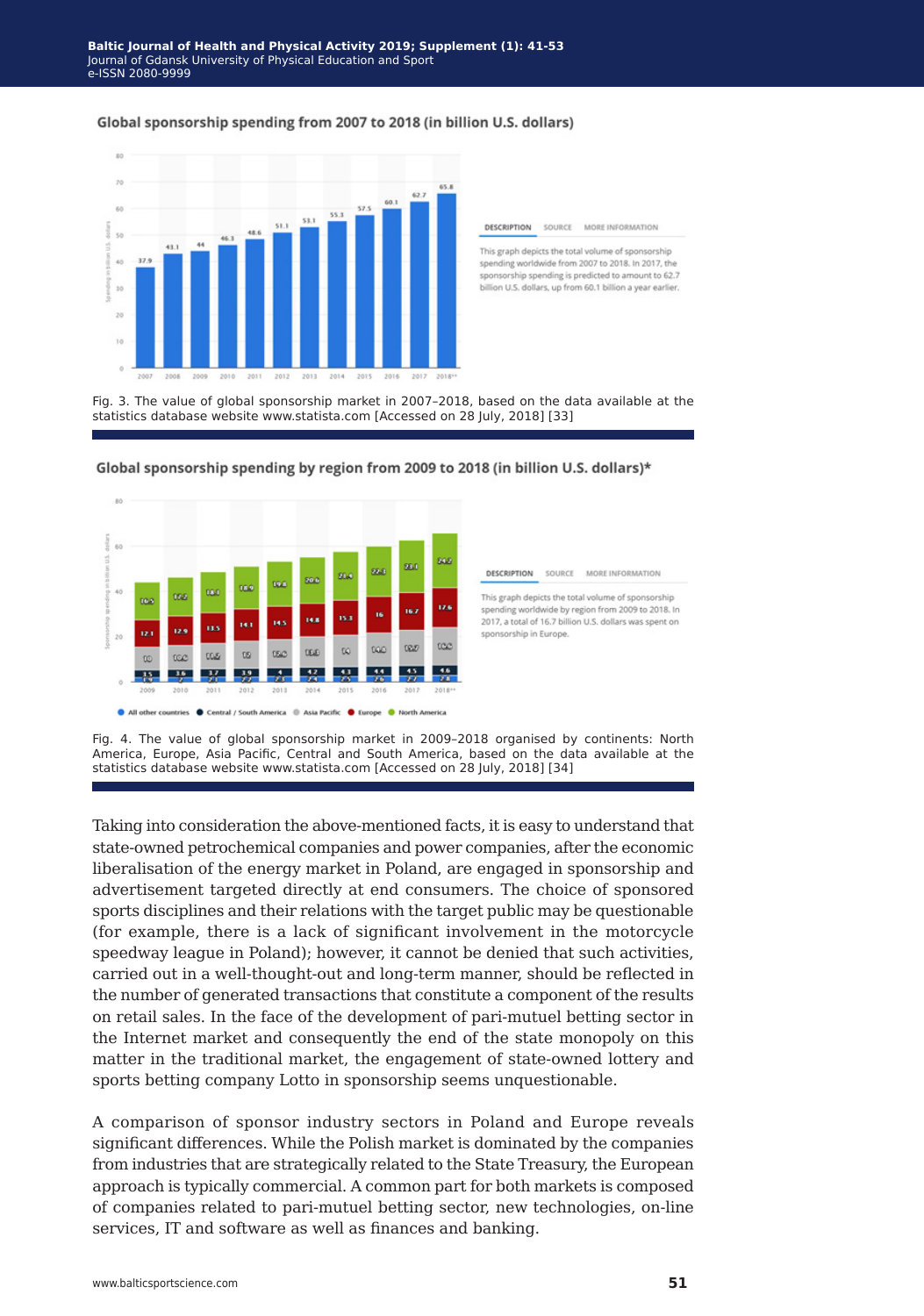

Fig. 5. Top 10 sponsor industry sectors in Poland according to the report published by Sponsoring Insight [16] and Top 15 sponsor industry sectors in the biggest European football leagues [14]

Such a comparison and differences that appear on contrasted markets make us assume that apart from tax benefits concerning eligibility of promotion and marketing costs, Polish companies enter into sponsorship agreements with sports clubs so as to indirectly subsidise sport through the State Treasury's financial reserves. A larger group of companies formed with the participation of the State Treasury also funds young athletes through the Polish National Foundation. In the second case, the state's benefit is to acquire people with qualifications and skills as well as shape the desired character traits, shorten the process of recruitment of new employees of organs and services of public utility, middle-ranking officers of internal services and state defence formations.

#### **conclusions**

It can be assumed that, if state-owned companies do not offer financial resources for this purpose, they will be ultimately transferred to the state budget in the absence of action and eligibility of costs. Not reducing their income tax basis through sponsorship costs and donations to the foundation, the companies would pay a higher dividend. In reality, however, money circulates faster and its spending may be more goal-oriented, which of course favours effectiveness. Obviously, the article does not exhaust a broad scope of the discussed problem. Perhaps, due to future research in the subject, a complete systematisation of the scientific field in question will be possible.

## **references**

- [1] Jedel J, Moska W, Zawadzki J. Rynek sportu. Zarys problematyki [The sport market. An outline of key topics]. Gdansk: Wydawnictwo Uczelniane Akademii Wychowania Fizycznego i Sportu; 2015. Polish.
- [2] Jedel J. Euro 2012 jako czynnik rozwoju ekonomicznego wojewodztwa pomorskiego [Euro 2012 as a factor behind the economic development of the Pomeranian Province]. Warsaw: Wydawnictwo Bel Studio; 2012. Polish.
- [3] Jedel J. Profesjonalizacja rynku sportu: budzet finansowy klubow ekstraklasy a koncowy wynik rozgrywek edycji 2014/2015 [Professionalisation of the sports market. The financial budget of the Polish Ekstraklasa clubs and the final results of the 2014/2015 competition]. Rozprawy Naukowe Akademii Wychowania Fizycznego we Wroclawiu. 2017;59:58-65. Polish.
- [4] Jedel J, Fal A. Ekonomiczno-prawne aspekty funkcjonowania sportu [The economic and legal aspects of functioning of sport]. Gdansk: Wydawnictwo Uczelniane Akademii Wychowania i Sportu; 2018. Polish.
- [5] Soderman S, Jarosz O, Kornakov K. ECA Club Management Guide. Lausanne: ECA. 2016.
- [6] Jedel J. Nowe wyzwania w zarzadzaniu przedsiebiorstwem sportowym [New challenges in the management of the sports club]. Zarzadzanie i Finanse. 2013;1:215-227. [Available at [http://zif.wzr.](http://zif.wzr.pl/pim/2013_1_4_14.pdf) [pl/pim/2013\\_1\\_4\\_14.pdf](http://zif.wzr.pl/pim/2013_1_4_14.pdf)] [Accessed on 28 August 2018]. Polish.
- [7] Jedel J. Blad podmiotu sportowego w zarzadzaniu i jego ekonomiczne konsekwencje [Commercialization in sport – An error in the management of a sports entity and its economic consequences]. Rozprawy Naukowe Akademii Wychowania Fizycznego we Wroclawiu. 2017;58:31-37. Polish.